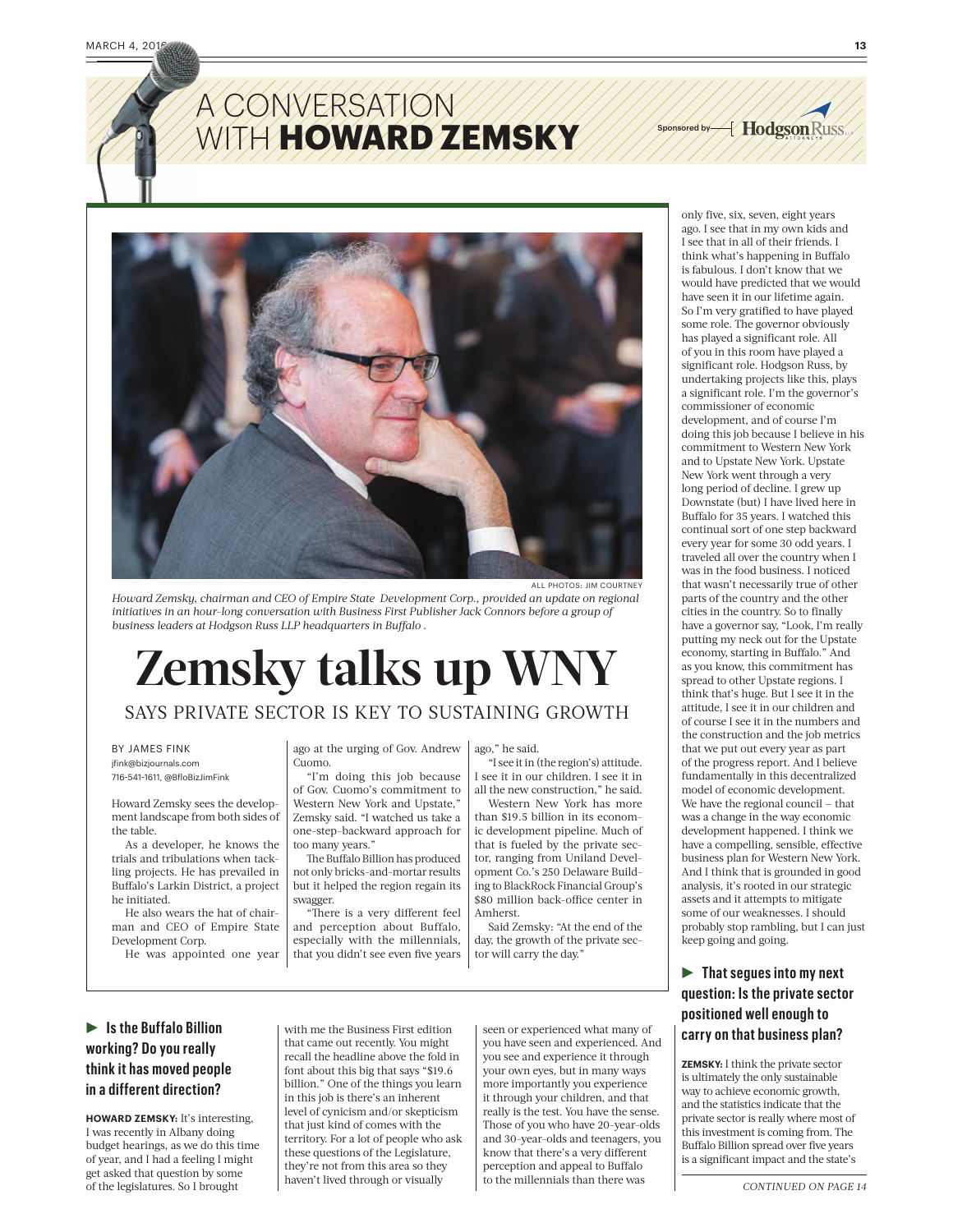## A **CONVERSATION** WITH **HOWARD ZEMSKY** Sponsored by **A** Hodgson Russ

commitment through these regional councils, remember, is an annual commitment. The state is there in a variety of ways, and a lot of policies have a positive impact completely independent from this Buffalo Billion initiative. At the end of the day, the growth of the private sector and the investment of the private sector will carry the day. That's why I think the most important guiding philosophy that the governor has economically is really around competitiveness. So what does that mean? It means that New York state, for the first time in I think any of our lifetimes, has kept spending under 2 percent a year. That's a dramatic change from the 7 percent a year spending that we had the previous three or four decades. It's an extraordinary difference, and so much has changed in five years. It may be hard for you to remember that five years ago we were looking at a \$10 billion state deficit. If we can be fiscally responsible, we can reduce the tax burden on businesses. You know, we have the lowest tax burden on businesses, in some cases, since 1917. If we can be fiscally responsible, we can continue to improve New York state's competitiveness. That's the most significant thing we can do because you can't simply target different people in businesses and have conversations with everyone and tell them about the Excelsior tax credit. The decisions that everyone is making every day about where they live, where they invest, where they have a future, what the decisions their kids make — those are all the decisions that create the economy. And so creating that environment that is conducive to "I want to invest here. I believe in the future here. I think it's a competitive place to do business. I think it's a great quality of life here. I think there's good education here. There's good health care here." Those are call critical components of the economy. And so, again, to the point of why am I doing this, I believe in two things fundamentally. I believe that this regional approach as I discussed and I believe in his commitment to fiscal discipline and economic competitiveness, which is something we haven't seen in state government. Regardless of whether you're a Democrat or a Republican, I'm telling you there's a note going around. For many decades we spent more money. We spent at a rate that was much faster than the rate of inflation, much greater than the rate of personal income growth. If you're spending at a rate continually that exceeds inflation and exceeds income growth, that only leads to one conclusion. The state is taking a greater and greater percentage of your money. And that doesn't create a competitive environment. A lot of people left New York; people invested elsewhere. So I think you're right — the private sector investment is key to a sustainable economic future.

#### *CONTINUED FROM PAGE 13* **Resear 13 RCLOSER LOOK** AT THE SERIES

The Feb. 11 conversation with Howard Zemsky continues a series of discussions with Western New York business leaders.

- Throughout the year, decision makers from diverse industries meet for a discussion moderated by Business First journalists. Excerpts are published two weeks after the roundtable.
- Upcoming topics include nonprofits, health care, food manufacturing, education, family business and the tourism economy.

Roundtable discussions, sponsored by Hodgson Russ LLP, are held at the law<br>firm's Pearl Street offices in Buffalo.

Competitiveness of this state is key, and the right strategy for each of the regions to deploy is key. So it's all those things together.

▶ As the Buffalo Billion and **some of the money starts to disappear, where will the focus be? We've had conversations about infrastructure, about Buffalo becoming an intermodal center. If the infrastructure is not here, are you able to do that? Education funding has decreased. How do we bring those things together so that one could have infrastructure to continue growing but also have the educational systems in place to be able to prepare young people to enter the new job market that is totally different than what it was two, three, five years ago?** 

**ZEMSKY:** You're right. Infrastructure is key, and if there's any one thing that everybody in this room and pretty much everybody in the state would agree, one of government's most significant roles is to invest in its infrastructure. And I think one of the things that you're seeing this year is, if you watch the governor's State of the State address, this is a huge year for investing in infrastructure. So whether you're talking about New York's bridges, roads, airports, rail lines, train stations, downtowns, broadband infrastructure ... these are all very clear. And I would say purposeful investments that the governor is making. You know, we have no future without a great infrastructure. He is clearly focused on infrastructure investing. Look, education, we need people and we need a workforce to have the skills and the increasing level of skills that are required to fill jobs in the economy. As time moves on, the skills and the education required to fill a job gets higher and higher. And so it's incumbent on us in Western New York and throughout the state to really see some of these initiatives in the Buffalo Billion and see other initiatives in other regions to try

and make sure that we are giving people the opportunity to get the skills they need to find employment. To some extent, we're always going to be in a situation where there are jobs that are looking for people and there are people that are looking for jobs. And you say, "How would that possibly be where there are jobs looking for people that can't find it and there's people looking for jobs that they can't find?" It's a question, obviously, of aligning the skills with the opportunity. You would have to say our institutions of higher education are extraordinary across the state, public and private. There's no future without commitments to education, obviously; that only becomes more critical over time. And there's no future without the kind of infrastructure investments that I think we're seeing across the state, whether it's in transit or roads or bridges or broadband, which is such an important part — enabling the human infrastructure, education. Look, these are all critical components of the economy.

R **Your role obviously takes in the entire state as far as economic development policy goes. There have been rumblings when the regional council presents plans that Buffalo got more than others. How do you balance this as you go around the state?** 

**ZEMSKY:** One of the things that was part of last year's budget was this commitment to what we referred to as the Upstate Revitalization Initiative. So this was born out of a successful Buffalo Billion initiative. The governor is watching what's happening in Western New York. He's going, "OK, I made a commitment to Western New York and I've watched this transformation. How can we spread that success?"And so there are three regions this year of the Upstate regions that won \$500 million. It's not quite a billion dollars but the governor would say, "You know, if you go back five years, Western New York was in the most difficult situation in the state." So the Finger Lakes region, the Southern Tier and Central New York have all recently been awarded this \$500 million initiative, and

that's based on the success of the Buffalo Billion, which I think was in turn based on the success of Western New York's planning efforts in year one of the regional economic development council. I, as part of my responsibilities, now spend a decent amount of time — more than a decent amount of time — on these initiatives in Syracuse, in Rochester, Binghamton and elsewhere because Buffalo is a role model to some of the other regions. It's incumbent on us to share some of our experiences to help other parts of the state grow, and I think that's in part why I was asked to do this job, for that reason.

## **EXECUTE:** How long did you think about **it before you said yes when you were asked to take this job?**

**ZEMSKY:** That's a good question. I did think about it for a bit. Let me tell you how I look at it. I had a conversation with the governor a couple of times on this issue. No. 1, I will tell you that I think this is a great honor, so I look at it very simply. To have the opportunity to be the governor's commissioner of economic development is a great honor. It's very difficult to say no when the governor asks you to play that role, and it was a great honor for me. And I was frustrated watching the Upstate economy be neglected for a very long time. I lived through that here in Buffalo so I saw what a difference we could make; we could be a difference maker. I said to the governor, "I don't want one person to think that I spent those years working with the regional council in the hopes of landing some nice job with New York state. So I have a great reluctance based on the perception that maybe all of this work had some payback." And I told him, therefore, I would be pleased to do the job but not work actually for New York state, kind of the way I was doing it as head of the Regional Economic Development Council. He said, "You have to work for the state of New York, but the gentleman who was in the role with my father (former Gov. Mario Cuomo) that I'm asking you to take worked for \$1 a year, and so you, too, can work for \$1 a year." And that sort of solved my dilemma and I feel like I got out-negotiated. But again, because I see it as an honor and because I wanted to be clear to everybody about why I'm doing this, I think I feel good about it. I think it has been a tremendously interesting job, so it should be said that this job is very, very interesting and challenging. And the activities that Empire State Development are involved with are more varied than I would imagine anyone sitting in this room knows. So it adds a lot of texture to your life. You know, at the end of my days I will have some extraordinary memories and experiences and I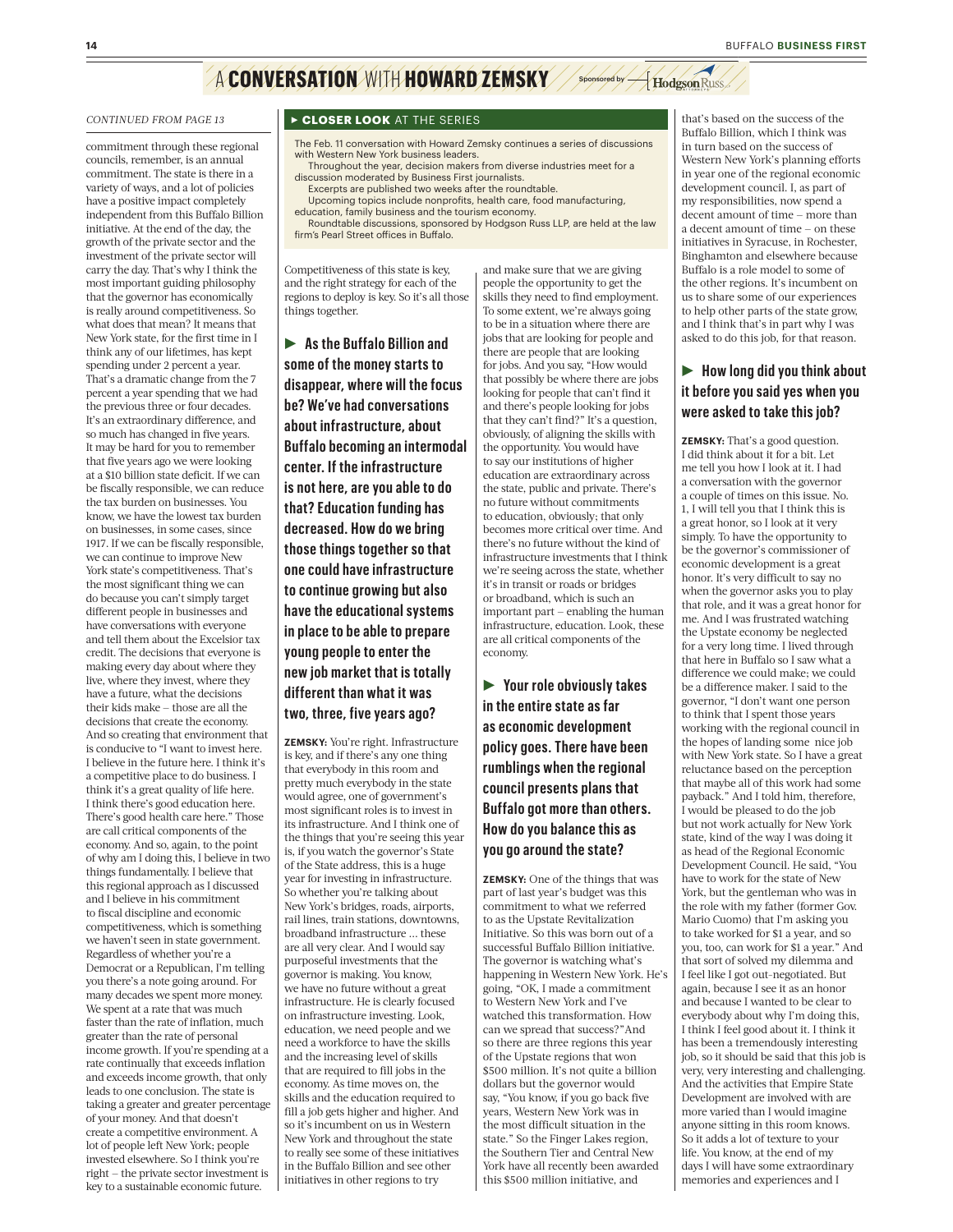## A **CONVERSATION** WITH **HOWARD ZEMSKY** Sponsored by **A** Hodgson Russ

have always wanted – I've never been good at just hanging out. I always wanted to do the next thing. I was in the food business for 20 years and then even with no commercial real estate background took on the Larkin project, which I was told for three years was ridiculously stupid. Then I took on this challenge with the Regional Economic Development Council, which was an unexpected opportunity. "Hey, Howard, we are starting these regional councils. Would you be willing to do that?" OK. "Hey, Howard, would you mind doing this statewide?" So I've always said yes to these kind of unexpected opportunities or I have sought out challenges that keep life interesting and challenge your mind.

**Are you looking forward to getting back to being an entrepreneur/developer, especially with what has been happening around your role in the governor's economic policy?**

**ZEMSKY:** Yes, and we are continuing to develop Larkinville, as you know. You can find me, on occasion, at Kosta's on the weekend having breakfast with my partners or occasionally in the evening or I'll

take a Friday vacation day and have a full day of meetings. I have a business; I haven't stopped being a businessperson. Obviously there's very clear lines that you have to draw. Not only do I get paid nothing but also, in many instances, I can't pursue opportunities. So it's been very easy, actually, to make sure that there's no conflict of interest. But, yes, Larkinville continues to develop and we continue to actively work on the next generation of planning in Larkinville. We are excited about that.

### **Any questions from the audience?**

R **Charles Zukoski, provost, University at Buffalo: We talked a little bit about competition when the SUNY Nano was built in Albany. We felt harmed here because we were jealous. Do you see it as a pie that we're trying to get a bigger slice of? Or is the pie actually growing when you imagine growth of the economy in New York or** 

#### **as we think about attracting jobs from around the U.S.?**

**ZEMSKY:** The pie is growing. I'm going to Dunkirk this morning. The governor is coming to town and making an announcement with respect to Athenex. There is a model that the state has embraced, which is next-generation technologies induced by the state through investment and equipment that the state continues to own. So that model is emerging in Utica, it's emerging in Dunkirk. It's obviously very present here in Western New York, in Rochester. Every region is obviously pursuing somewhat unique strategies at the same time. So we have a focus on manufacturing and tourism and the medical campus, but not everyone has a medical campus, not everyone has a particularly strong tourist asset, so there are other strategies. All of these regions are trying to play to their strengths and grow the kind of unique assets that they have. Maybe it's tourism assets or different strengths that colleges and universities have. Across the state in every region there is very robust planning, very robust progress reporting, very robust metrics on how these economies are doing. And the state is always looking to make its investment leveraging private investments. We always talk

about the expression of leverage. We don't ever really want to be just, "Hey, the government is investing all this money and we're creating jobs." This is really about how does the state's money leverage privatesector investments? And that's when you see your headline and it says, "\$19.6 billion." I know that some of the investment that the state and the public has made is stimulating confidence and/or additional investment in the economy.

▶ One of the challenges I **think that local development agencies have is trying to attract outside investment, outside of New York state. What is ESD's recommendation on streamlining that process so that it really becomes a one-stop shop for bringing investment in from the outside?**

 **ZEMSKY:** I would say that here in Western New York that process is working effectively. ESD working with the BNE, working with the ECIDA, working with other IDAs.

*CONTINUED ON PAGE 16*